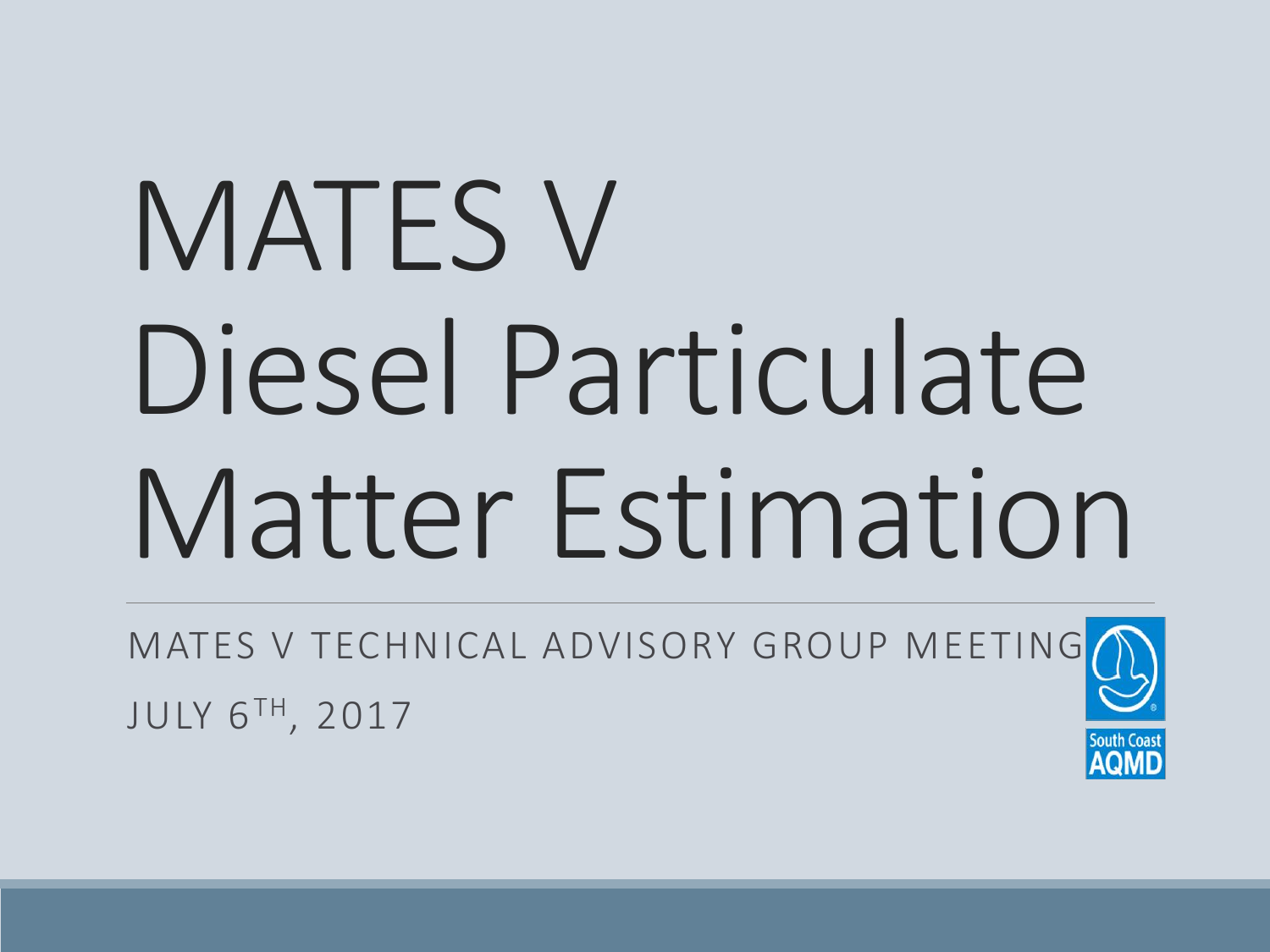# What is Diesel Particulate Matter?

Diesel Particulate Matter (DPM) is the particulate component of mobile and stationary diesel engine exhaust.

◦ It consists mainly of soot, volatile organic matter (VOC), sulfate, nitrate, metals, and other trace elements.

DPM cannot be measured directly and has to be estimated.

Emissions from diesel powered engines have substantially changed over the last decade because of

- Improved fuel quality
- Changed engine designs
- Improved emission control technologies

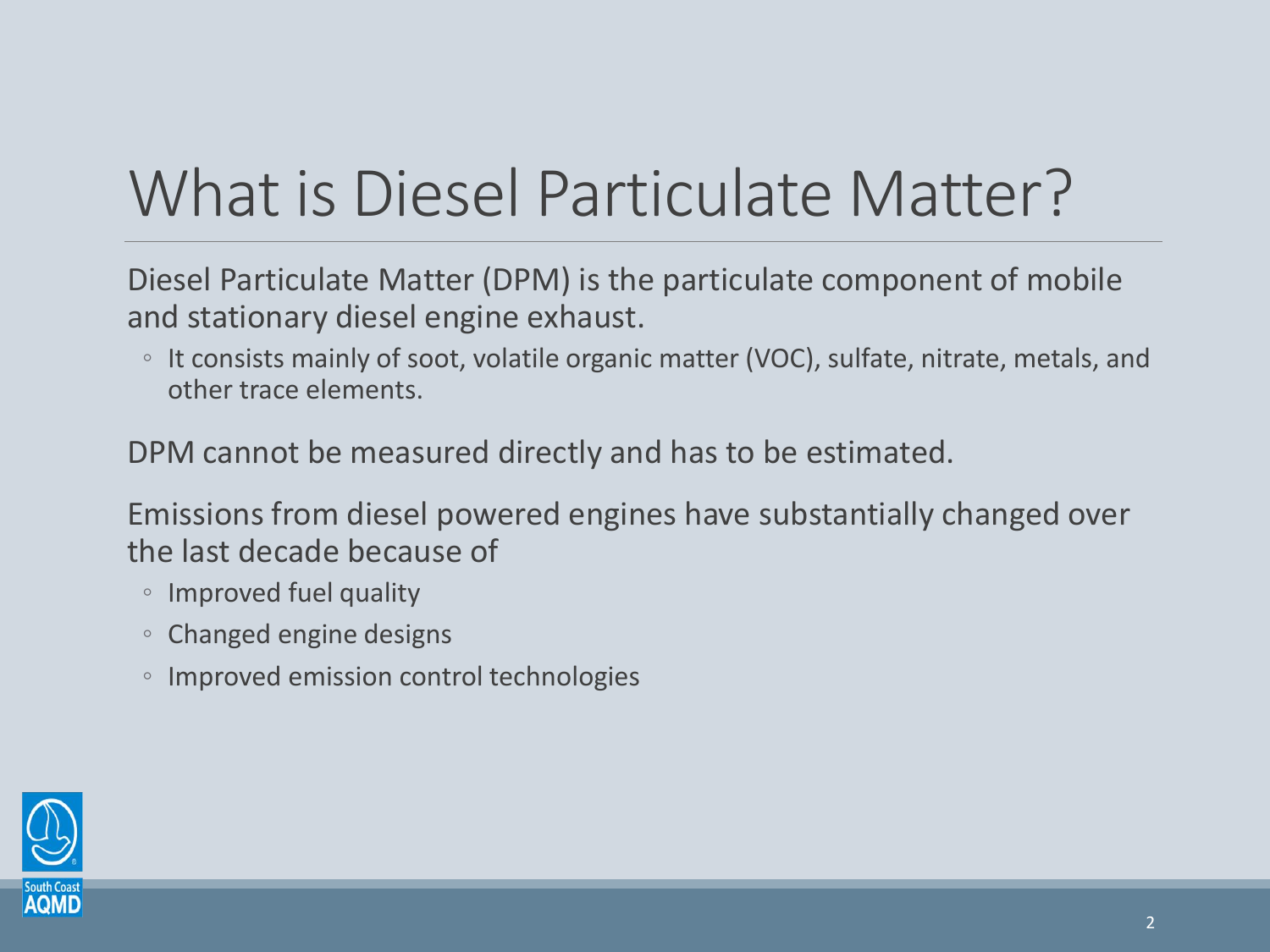# Why is DPM Important?

In California, DPM is identified as a Toxic Air Contaminant (TAC) and classified as a carcinogen.

- In previous MATES studies, DPM was the key driver for air toxic risk.
- In MATES IV DPM accounted for 68% of the total estimated air toxics risk.

The primary interest in the estimation of ambient DPM concentrations is for assessment of inhalation cancer risk in the South Coast Air Basin.

- Estimating the health benefits of emission reductions brought out by implementation of regulations targeting diesel emissions in the Basin.
- Since MATES IV there have been numerous regulations and initiatives to reduce diesel exhaust emissions by local, state and national authorities.

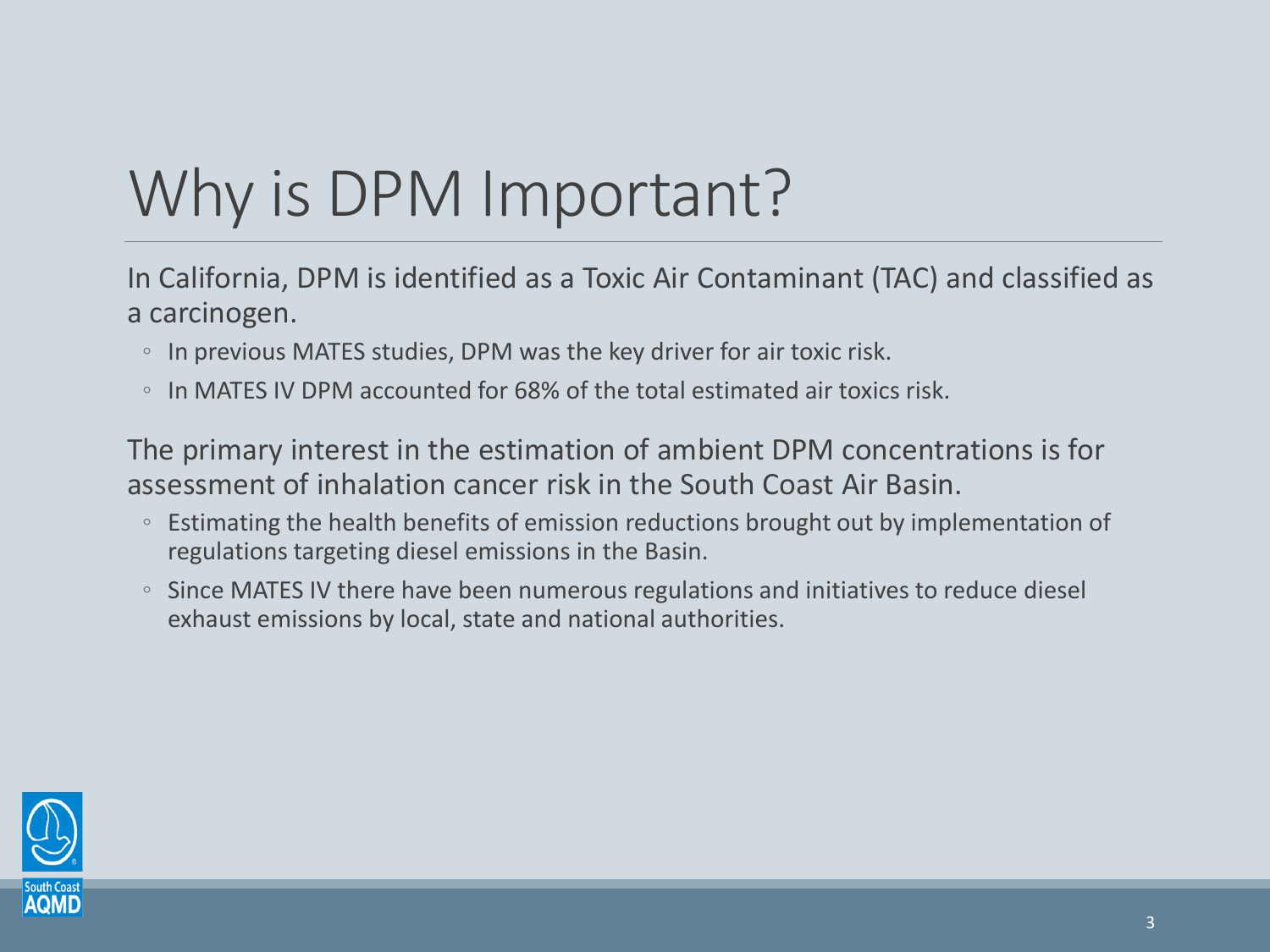### DPM Estimation

DPM estimations rely on emissions chemical speciation profiles

- Speciation profiles provide estimates of the chemical composition of emissions, and are used in the emission inventory and air quality models.
- ARB maintains and updates chemical speciation profiles and size fractions of PM for a variety of emission source categories.

#### The Evolution of speciation profiles

- The updated PM speciation profiles are developed based on recent dynamometer experiments and comprehensive source testing studies.
- They vary substantially depending on fleet type, engine technology, engine model year, emission control technologies, driving cycles, loading, etc.
- The more recent speciation profiles, if/when available, provide the means for potentially a more accurate DPM estimation.

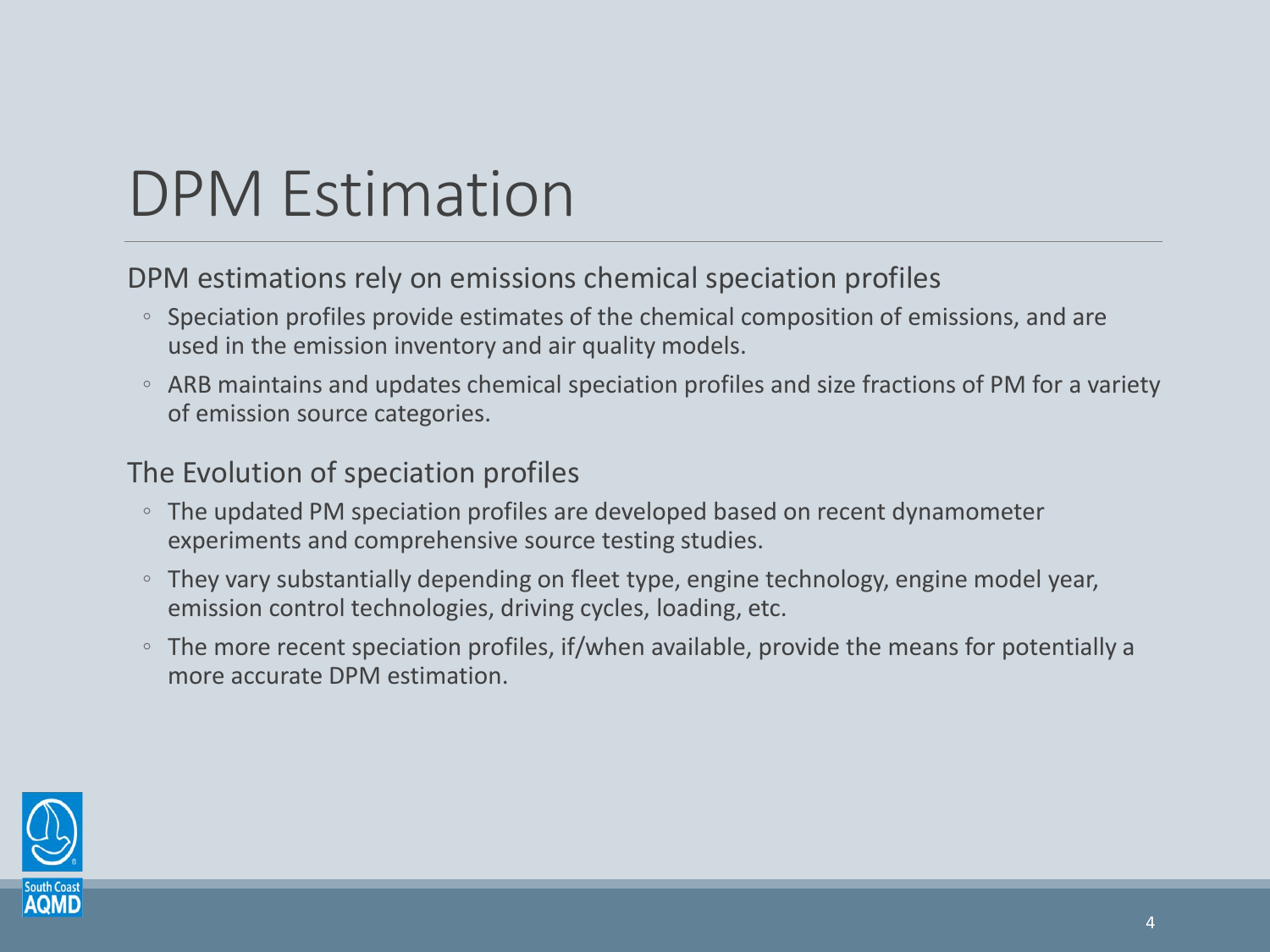### Other DPM Estimation Methodologies



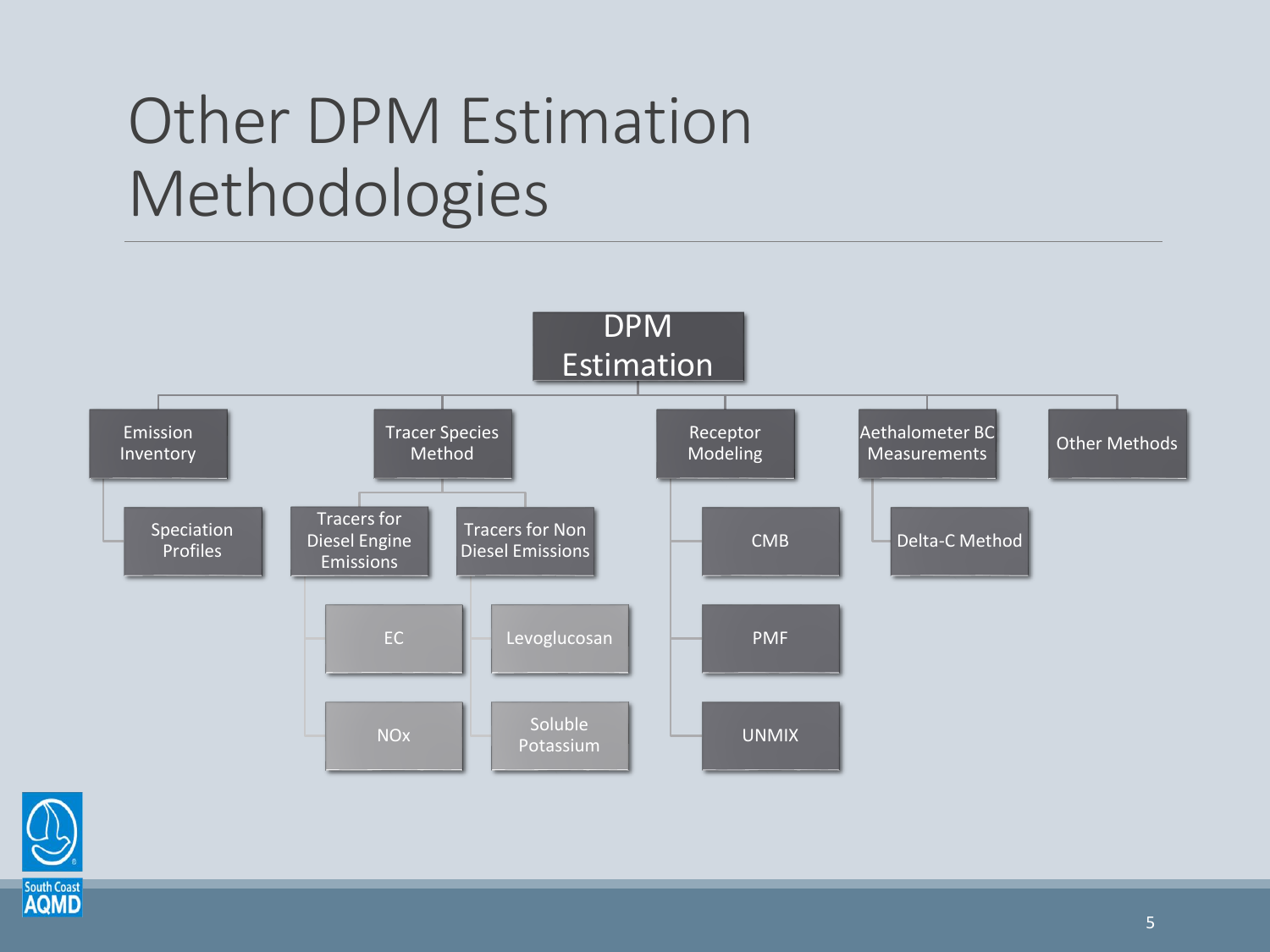### MATES V Approach and Considerations

The use of multiple methods will provide for a more accurate DPM estimation and validation.

- Perform a comprehensive literature research and obtain updated speciation profiles and emission inventory if available
- Construct DPM database based on speciation profiles and emission inventory
- Perform receptor modeling
- Explore the possibility of using the Aethalometer Delta-C method
- Perform sensitivity analysis to quantify the effect of methodology change (and updated speciation profiles) on the results when compared to previous MATES studies if applicable
- Potential collaborative source apportionment studies